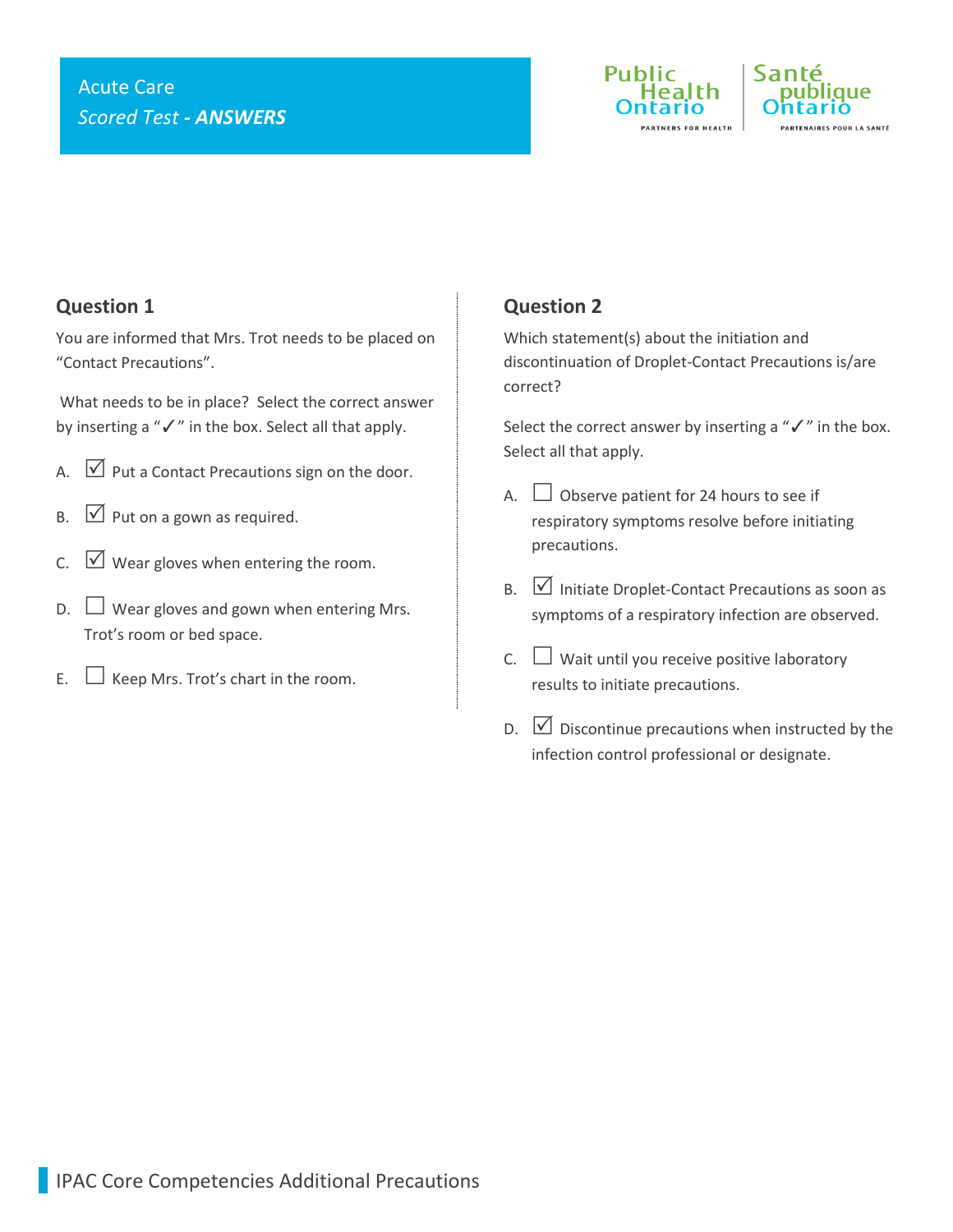

#### **Question 3**

Ms. Glum has been admitted with signs and symptoms of a gastrointestinal infection. There are no single rooms available. Move Ms. Glum into the best accommodation to help prevent the transmission of infectious agents.

Insert a "✓" to indicate the best move.

- A.  $\Box$  4 bed room with 1 toilet
- $B.$  3 bed room with 1 toilet
- C.  $\Box$  2 bed room with 1 toilet
- $\Box$  2 bed room with 1 toilet and 1 commode

#### **Question 4**

Mrs. Drip is a patient on your unit. There is a Droplet-Contact Precautions sign on her door. What personal protective equipment (PPE) do you need to wear to perform the following tasks? Select the appropriate PPE by inserting a "✓".

|                                                          | Gown | Gloves | Mask | Eye<br>Protection |
|----------------------------------------------------------|------|--------|------|-------------------|
| Assess Mrs. Drip's chest sounds.                         |      |        |      |                   |
| Empty the garbage that's immediately inside the<br>room. |      |        |      |                   |
| Remove the meal tray from Mrs. Drip's bedside table.     |      |        |      |                   |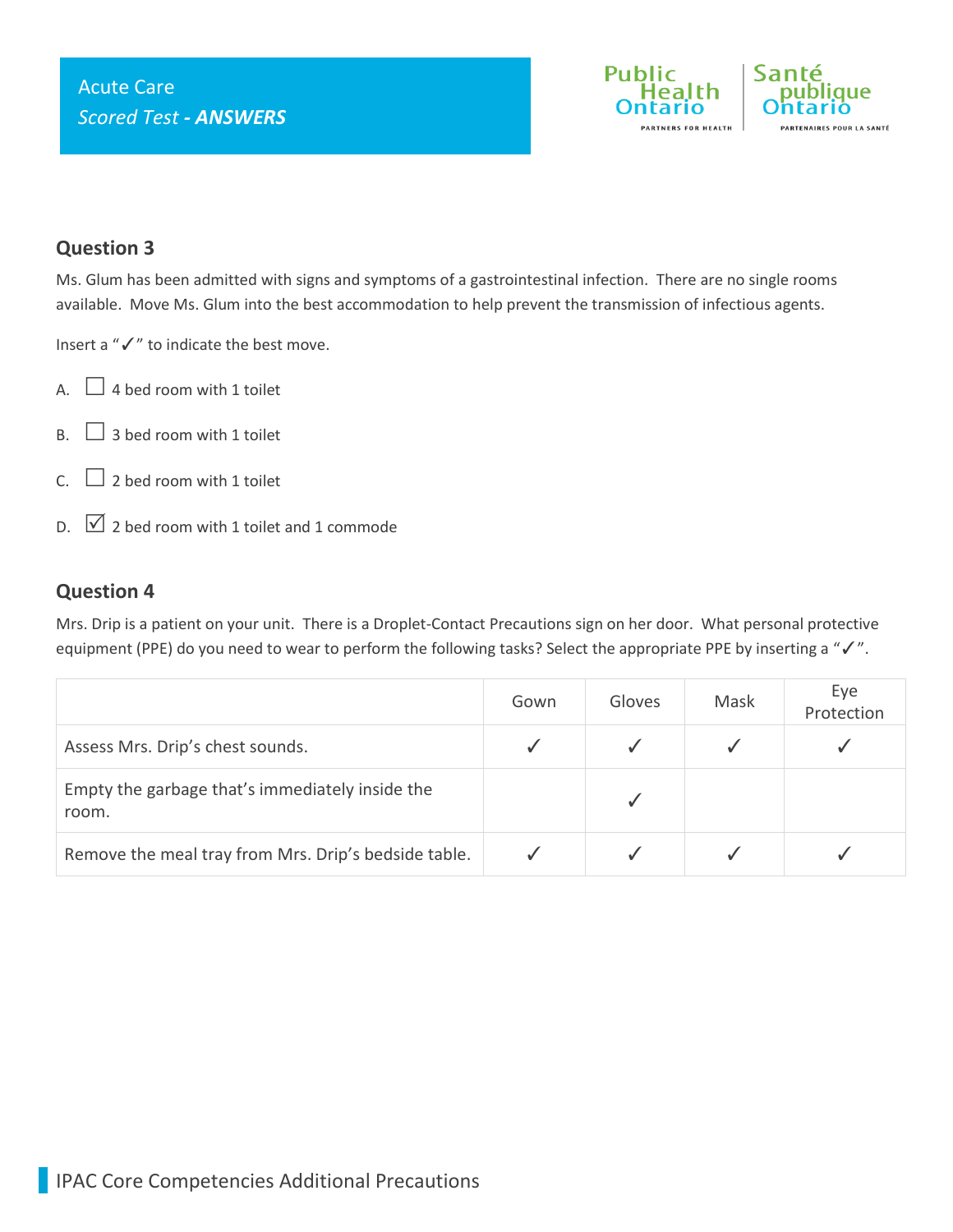

## **Question 5**

Mr. Sky is on Contact Precautions for a gastrointestinal infection. He needs to go for an abdominal X-ray. Which action(s) is/are correct? Select the action by insetting a "✓". Select all that apply.

- A.  $\boxed{\vee}$  Inform the X-ray department that Mr. Sky is on Contact Precautions.
- B.  $\boxed{\vee}$  Wear a gown and gloves when assisting Mr. Sky onto a stretcher.
- $C.$   $\Box$  Wear a gown and gloves while transporting Mr. Sky on the stretcher to X-ray.